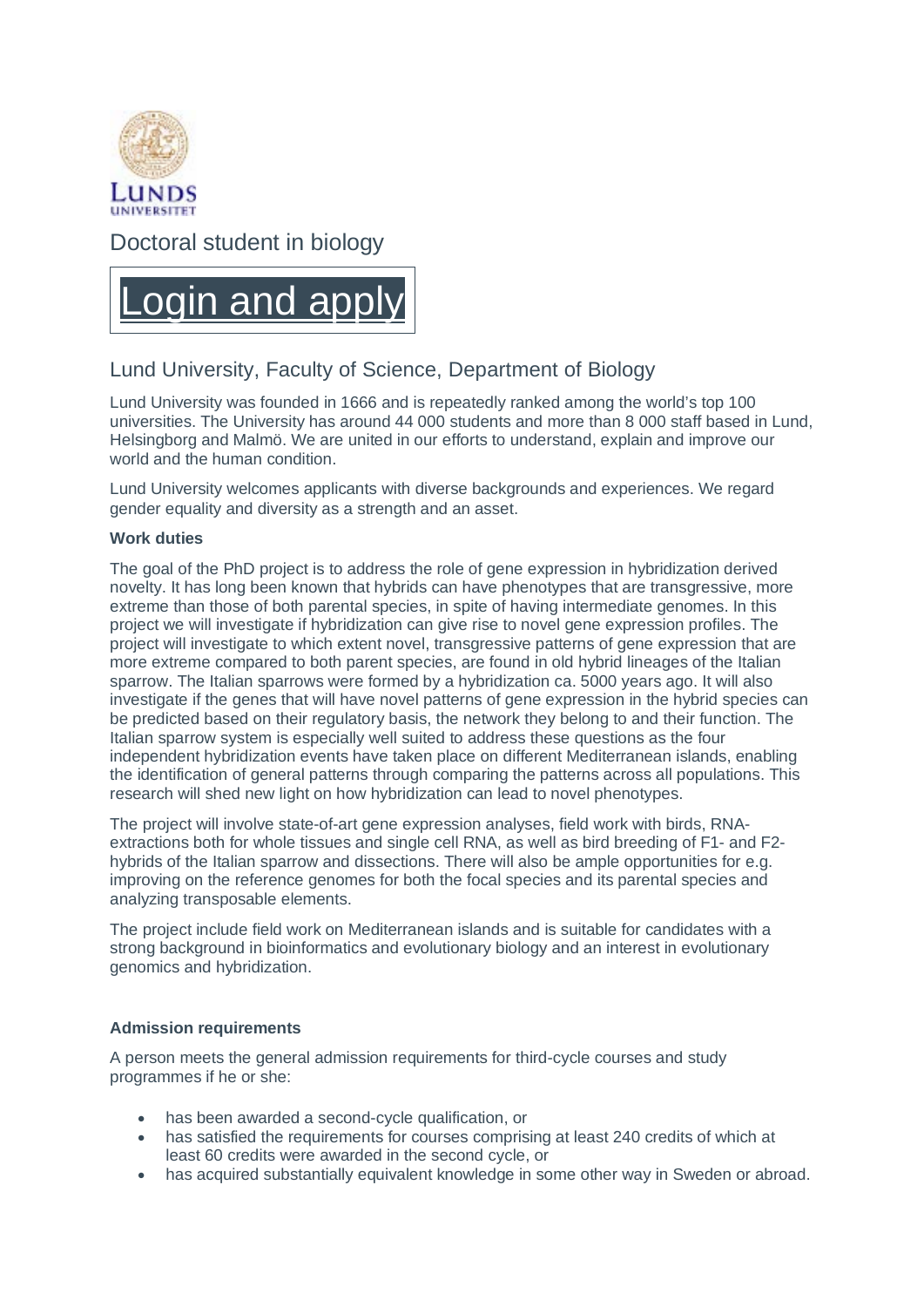A person meets the specific admission requirements for third cycle studies in Biology if he or she has passed an independent project (for example a degree project) of at least 30 credits in a relevant subject and have good oral and written proficiency in English.

Additional requirements

- A MSC in evolutionary biology/bioinformatics/evolutionary ecology or similar.
- Documented knowledge of evolutionary theory.
- Excellent oral and written proficiency in English.
- Demonstrated ability for proactive and independent work.
- Practical experience in advanced bioinformatical analysis in bash.
- Drivers license (if not, the candidate will be obliged to get one within 6 months after starting the position).

In addition to the mandatory requirements, documented experience in the following areas will be considered as strong merits:

- Extensive experience in bioinformatical data processing of NGS data in bash and python, and statistical scripting in R
- Experience with extracting RNA/single cell RNA (or other molecular lab work), and an interest in and dedication for learning these techniques
- Experience with field work and/or dissections
- Experience with analyzing bioinformatical data on clusters

## **Assessment criteria**

Selection for third-cycle studies is based on the student's potential to profit from such studies. The assessment of potential is made primarily on the basis of academic results from the first and second cycle. Special attention is paid to the following:

- Knowledge and skills relevant to the thesis project and the subject of study.
- An assessment of ability to work independently and to formulate and tackle research problems.
- Written and oral communication skills
- Other experience relevant to the third-cycle studies, for example professional experience.

Consideration will also be given to strong collaborative skills, drive and independence, and how the applicant, through his or her experience and skills, is deemed to have the abilities necessary for successfully completing the third cycle programe.

#### **Terms of employment**

Only those admitted to third cycle studies may be appointed to a doctoral studentship. Third cycle studies at LU consist of full-time studies for 4 years. A doctoral studentship is a fixed-term employment of a maximum of 5 years (including 20% departmental duties). Doctoral studentships are regulated in the Higher Education Ordinance (1993:100), chapter 5, 1–7 §§.

#### **Instructions on how to apply**

Applications shall be written in English and include a cover letter (max 2 A4 pages) stating the reasons why you are interested in the postgraduate education programme and in what way the research project corresponds to your interests and educational background. The application must also contain a CV, degree certificate or equivalent, and other documents you wish to be considered as well as the contact details for at least two references.

The Faculty of Science conducts research and education within Biology, Astronomy, Physics, Geosciences, Chemistry, Mathematics and Environmental Science. The Faculty is organized into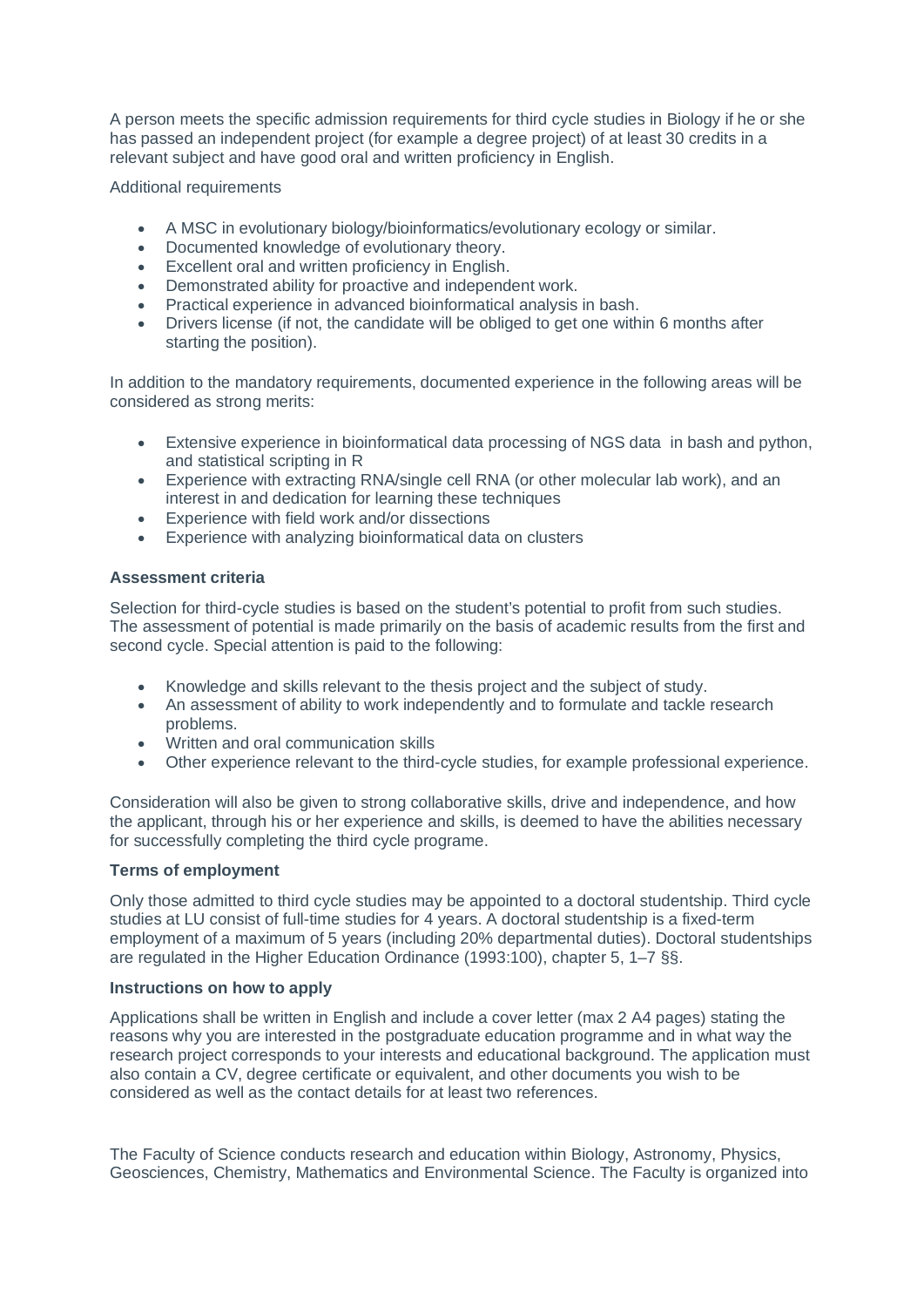nine departments, gathered in the northern campus area. The Faculty has approximately 1500 students, 330 PhD students and 700 employees.

We kindly decline all sales and marketing contacts.

| Type of employment                             | Temporary position longer than 6 months                                                                                      |
|------------------------------------------------|------------------------------------------------------------------------------------------------------------------------------|
| First day of employment Preliminary 2022-09-01 |                                                                                                                              |
| <b>Salary</b>                                  | Monthly salary                                                                                                               |
| <b>Number of positions</b>                     | $\mathbf{1}$                                                                                                                 |
| <b>Working hours</b>                           | 100                                                                                                                          |
| <b>City</b>                                    | Lund                                                                                                                         |
| County                                         | Skåne län                                                                                                                    |
| <b>Country</b>                                 | Sweden                                                                                                                       |
| <b>Reference number</b>                        | PA2022/1785<br>Anna Runemark, assistant senior lecturer,<br>$\bullet$                                                        |
| <b>Contact</b>                                 | +46462223789, anna.runemark@biol.lu.se<br>Ewa Kralik, personal administrator, +46462227921,ewa.kralik@biol.lu.s<br>$\bullet$ |